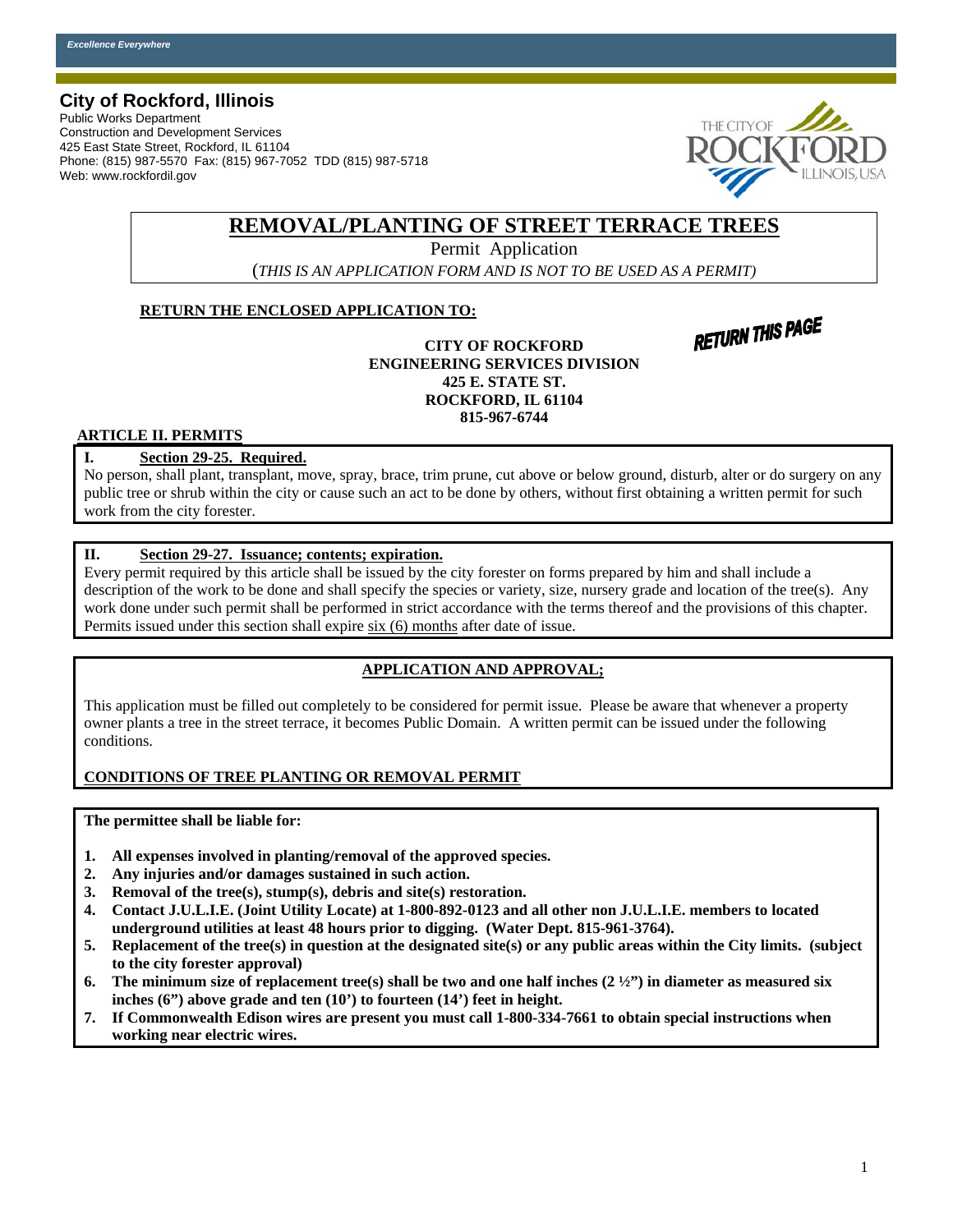# **PERMIT APPLICATION**

Planting or Removal of Street Terrace Trees

| Property Owners Name:<br>City: $\frac{1}{\sqrt{11} \cdot \sqrt{11} \cdot \sqrt{11} \cdot \sqrt{11} \cdot \sqrt{11} \cdot \sqrt{11} \cdot \sqrt{11} \cdot \sqrt{11} \cdot \sqrt{11} \cdot \sqrt{11} \cdot \sqrt{11} \cdot \sqrt{11} \cdot \sqrt{11} \cdot \sqrt{11} \cdot \sqrt{11} \cdot \sqrt{11} \cdot \sqrt{11} \cdot \sqrt{11} \cdot \sqrt{11} \cdot \sqrt{11} \cdot \sqrt{11} \cdot \sqrt{11} \cdot \sqrt{11} \cdot \sqrt{11} \cdot \sqrt{11} \cdot \sqrt{11} \cdot \$ |                                                 |                  |                                                                                                         | Approx. Plant or Removal Date:                                                                                                                                                                                                       |                          |                                |  |  |  |  |  |
|-----------------------------------------------------------------------------------------------------------------------------------------------------------------------------------------------------------------------------------------------------------------------------------------------------------------------------------------------------------------------------------------------------------------------------------------------------------------------------|-------------------------------------------------|------------------|---------------------------------------------------------------------------------------------------------|--------------------------------------------------------------------------------------------------------------------------------------------------------------------------------------------------------------------------------------|--------------------------|--------------------------------|--|--|--|--|--|
| Phone Number: ()                                                                                                                                                                                                                                                                                                                                                                                                                                                            |                                                 |                  |                                                                                                         |                                                                                                                                                                                                                                      |                          |                                |  |  |  |  |  |
|                                                                                                                                                                                                                                                                                                                                                                                                                                                                             |                                                 |                  |                                                                                                         | <b>PERMIT TO BE ISSUED TO:</b> Homeowner Contractor Name                                                                                                                                                                             |                          |                                |  |  |  |  |  |
|                                                                                                                                                                                                                                                                                                                                                                                                                                                                             |                                                 |                  |                                                                                                         | Name: City: <u>City: City: City: City: City: City: City: City: City: City: City: City: City: City: City: City: City: City: City: City: City: City: City: City: City: City: City: City: City: City: City: City: City: City: City:</u> |                          |                                |  |  |  |  |  |
|                                                                                                                                                                                                                                                                                                                                                                                                                                                                             |                                                 |                  |                                                                                                         | MARK LOCATION OF TREE(S) YOU WISH TO PLANT OR REMOVE                                                                                                                                                                                 |                          |                                |  |  |  |  |  |
|                                                                                                                                                                                                                                                                                                                                                                                                                                                                             |                                                 |                  | 17 16 15 14<br>18                                                                                       |                                                                                                                                                                                                                                      |                          |                                |  |  |  |  |  |
|                                                                                                                                                                                                                                                                                                                                                                                                                                                                             | 19                                              |                  |                                                                                                         |                                                                                                                                                                                                                                      | 13                       | <b>RETURN THIS PAGE</b>        |  |  |  |  |  |
|                                                                                                                                                                                                                                                                                                                                                                                                                                                                             | 20                                              |                  |                                                                                                         |                                                                                                                                                                                                                                      | 12                       |                                |  |  |  |  |  |
|                                                                                                                                                                                                                                                                                                                                                                                                                                                                             | 21<br>22                                        |                  |                                                                                                         |                                                                                                                                                                                                                                      | 11                       |                                |  |  |  |  |  |
|                                                                                                                                                                                                                                                                                                                                                                                                                                                                             | 23                                              |                  | Front Of House                                                                                          |                                                                                                                                                                                                                                      | 10                       |                                |  |  |  |  |  |
|                                                                                                                                                                                                                                                                                                                                                                                                                                                                             | 24                                              |                  |                                                                                                         |                                                                                                                                                                                                                                      | 9<br>8                   |                                |  |  |  |  |  |
|                                                                                                                                                                                                                                                                                                                                                                                                                                                                             |                                                 |                  | Sidewalk Area                                                                                           |                                                                                                                                                                                                                                      |                          |                                |  |  |  |  |  |
|                                                                                                                                                                                                                                                                                                                                                                                                                                                                             |                                                 | $\mathbf{1}$     | $4\quad 5$<br>2<br>3<br>grass terrace area                                                              | 6<br>$7\phantom{.0}$                                                                                                                                                                                                                 |                          |                                |  |  |  |  |  |
| Special Instructions:                                                                                                                                                                                                                                                                                                                                                                                                                                                       | Refer to page 4 to select Species to be planted |                  | Refer to page 3 in the information packet to select Size Class and Placement (see cell location above). |                                                                                                                                                                                                                                      |                          |                                |  |  |  |  |  |
| Plant $(P)$<br>Remove $(R)$                                                                                                                                                                                                                                                                                                                                                                                                                                                 | Cell #                                          | Terrace<br>Width | <b>Overhead Wires</b><br>(yes or no)                                                                    | Species and Size of<br>tree to be removed/<br>Planted                                                                                                                                                                                | Size Class of tree to be | planted (small, medium, large) |  |  |  |  |  |

**I HEREBY AGREE TO ABIDE TO ALL PROVISIONS AND TREE PLANTING/REMOVAL REQUIREMENTS WITHIN THIS APPLICATION, AND TO THE TREE PLANTING/REMOVAL PERMIT, WHEN ISSUED.**

**PERMITTEE SIGNATURE** DATE PUBLIC WORKS DIVISION DATE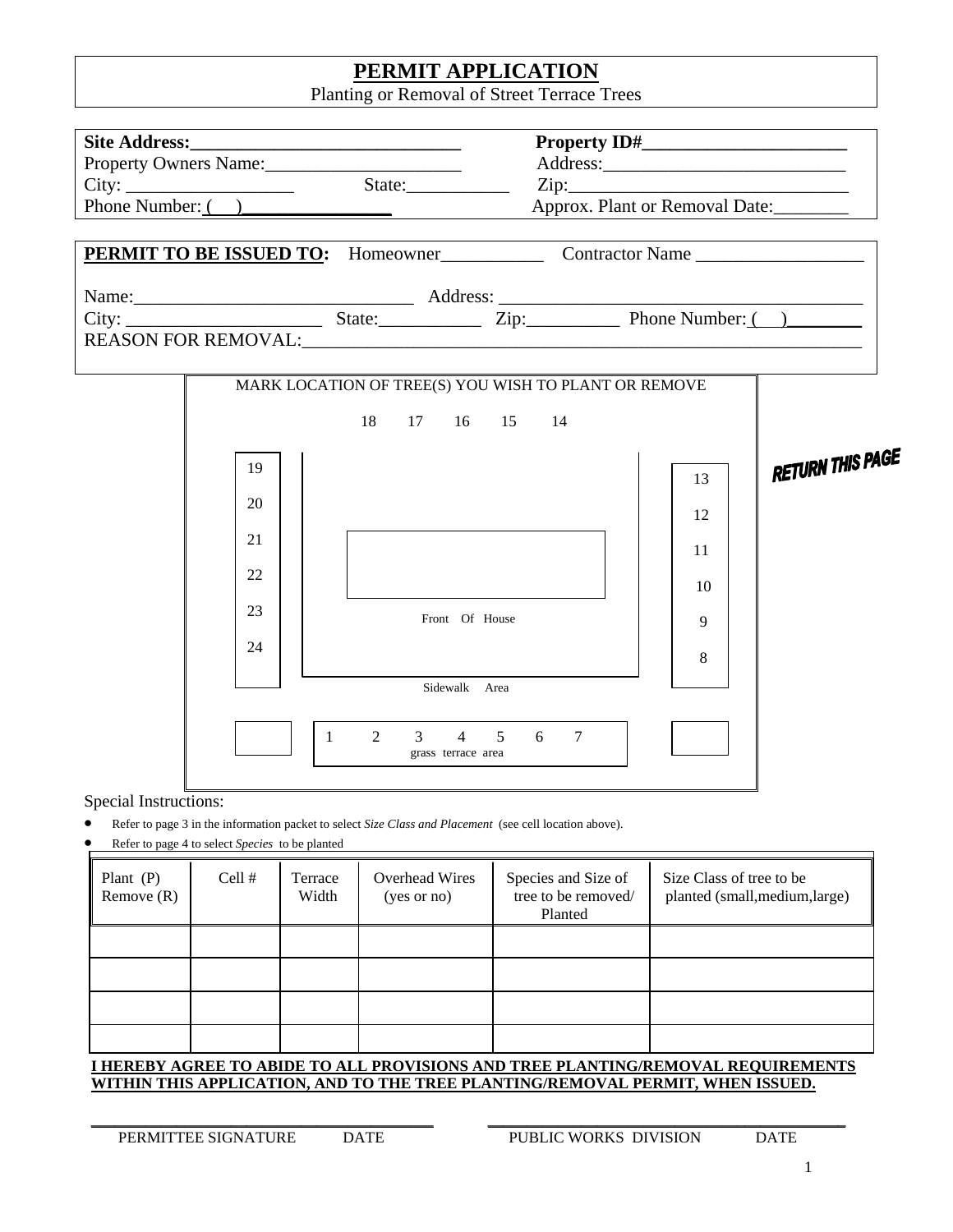

# Releaf Were als Articles for Northern Illinois

|                             |                                    |  |                         |                              |                              |                                       |                            |                         | <b>Ornamental Interest</b> |                     |                         |               |                                                 |
|-----------------------------|------------------------------------|--|-------------------------|------------------------------|------------------------------|---------------------------------------|----------------------------|-------------------------|----------------------------|---------------------|-------------------------|---------------|-------------------------------------------------|
| <b>Common Name</b>          | <b>Botanical Name</b>              |  | Shape<br>ಳ<br>Height    | llinois<br>ند<br>و<br>Native | <b>Tree</b><br><b>Street</b> | <b>Best</b><br><b>Spring Planting</b> | ate<br>$\propto$<br>Growth | Foliage                 | Bark                       | w<br><b>Flowers</b> | Fruit                   | Color<br>Fail | Comments                                        |
| <b>Baldcypress</b>          | Taxodium distichum                 |  | L                       |                              |                              |                                       | M                          |                         | √                          |                     |                         | J             | Requires an acid soil. Tolerates wet sites.     |
| Beech. American             | Fagus grandifolia                  |  | L                       |                              |                              | $\overline{\mathbf{J}}$               | $\overline{s}$             | J                       | Л                          |                     |                         | √             | Moist soil, neutral to acid. Difficult to find. |
| Beech, European             | Fagus sylvatica                    |  | L                       |                              | J                            | J                                     | S                          | J                       | J                          |                     |                         | √             | Intolerant of high pH & compacted soils.        |
| Birch, Japanese Whitespire  | Betula platyphylla 'Whitespire'    |  | М                       |                              |                              | J                                     | M                          |                         | $\bar{J}$                  |                     |                         |               | Resistance to birch borer. Tolerates heat.      |
| Birch, River or Red         | Betula nigra                       |  | M                       | J                            | J                            |                                       | F                          |                         | J                          |                     |                         |               | Requires acid soil. Tolerates wet sites.        |
| Birch, Yellow               | Betula alleghaniensis              |  | L                       |                              |                              | J                                     | M                          |                         |                            |                     |                         | J             | Prefers a cool, moist root zone.                |
| Buckeye, Ohio or Fetid      | Aesculus glabra                    |  | M                       |                              |                              |                                       | M                          |                         |                            | J                   |                         | Г             | Intolerant of urban sites.                      |
| Catalpa, Northern, Western  | Catalpa speciosa                   |  | L                       |                              | P                            |                                       | F                          |                         |                            | J                   |                         |               | Tolerates hot, dry sites.                       |
| Cherry, Amur Chokecherry    | Prunus maackii                     |  | $\overline{\mathsf{M}}$ |                              | P                            | ſ                                     | M                          |                         | J                          | √                   | √                       |               | Tolerates dry soils.                            |
| Cherry, Sargent             | Prunus sargentii                   |  | M                       |                              |                              | $\overline{\mathcal{F}}$              | M                          |                         | √                          | √                   |                         | Л             | Adaptable.                                      |
| Coffeetree, Kentucky        | Gymnocladus dioica                 |  | M                       |                              | J                            |                                       | M                          | J                       | J                          |                     |                         | J             | Adaptable. Urban                                |
| Corktree, Amur              | Phellodendron amurense             |  | M                       |                              |                              | $\overline{\mathcal{F}}$              | M                          |                         | J                          |                     | J                       | J             | Very adaptable.                                 |
| Crabapple                   | Malus                              |  | $\overline{s}$          |                              | J                            |                                       | M                          |                         |                            | J                   | J                       | √             | Select disease resistant varieties.             |
| Dogwood, Kousa              | Cornus kousa                       |  | S                       |                              |                              | J                                     | $\overline{s}$             |                         | J                          | J                   | J                       | J             |                                                 |
| Dogwood, Pagoda             | Cornus alternifolia                |  | $\mathbb S$             | J                            |                              | ſ                                     | M                          |                         |                            | J                   | $\mathbf{J}$            | J             | Requires a moist root zone. Understory          |
| Elm, English                | Ulmus carpinifolia                 |  | L                       |                              | P                            |                                       | F                          |                         |                            |                     |                         |               | Salt tolerant                                   |
| Elm, Chinese or Lacebark    | Ulmus parvifolia                   |  | M                       |                              | P                            |                                       | М                          | J                       | J                          |                     |                         |               | Tolerates urban sites.                          |
| Elm, Regal                  | <b>Ulmus 'Regal'</b>               |  | L                       |                              |                              |                                       | M                          | J                       |                            |                     |                         |               | Tolerates urban sites.                          |
| Ginkgo                      | Ginkgo biloba                      |  |                         |                              |                              |                                       | M                          | J                       |                            |                     |                         | √             | Urban.                                          |
| Hackberry, Common           | Celtis occidentalis                |  | L                       | J                            | √                            |                                       | F                          |                         | √                          |                     |                         | √             | Extremely adaptable.                            |
| Hawthorn, Cockspur          | Crataegus crusgalli                |  | S                       | J                            | J                            |                                       | S                          | √                       |                            | J                   | Л                       |               | Very adaptable. Thornless cultivars available.  |
| Hawthorn, English           | Crataegus laevigata                |  | S                       |                              |                              |                                       | S                          |                         |                            | J                   | J                       |               | Very adaptable.                                 |
| Hawthorn, Washington        | Crataegus phaenopyrum              |  | $\overline{s}$          |                              | J                            |                                       | M                          |                         |                            | J                   | J                       | √             | Very adaptable.                                 |
| Hawthorn, Winter King       | Crataegus viridis 'Winter King'    |  | S                       |                              |                              |                                       | M                          |                         | J                          | J                   | J                       |               | Thornless.                                      |
| Hickory, Bitternut          | Carya cordiformis                  |  | L                       | √                            |                              | Л                                     | S                          |                         | J                          |                     |                         |               | Only small trees available for transplant.      |
| Hickory, Shagbark           | Carya ovata                        |  | L                       | √                            |                              | J                                     | $\overline{s}$             |                         | √                          |                     |                         |               | Very adaptable.                                 |
| Honeylocust, Thornless      | Gleditsia triacanthos var. inermis |  | M                       | √                            | ┫                            |                                       | F                          | √                       |                            |                     |                         | J             | Urban.                                          |
| Hornbeam, American          | Carpinus caroliniana               |  | S                       | √                            | J                            | J                                     | S                          |                         | √                          |                     | Л                       | Г             | Adaptable.                                      |
| Horsechestnut, Common       | Aesculus hippocastanum             |  | L                       |                              |                              |                                       | M                          |                         |                            | √                   |                         |               |                                                 |
| Horsechestnut, Red          | Aesculus x carnea                  |  | M                       |                              |                              |                                       | M                          |                         |                            | J                   |                         |               | Requires a rich soil.                           |
| Ironwood (Hophornbeam)      | Ostrya virginiana                  |  |                         | $S\bar{J}$                   |                              | $\overline{J}$                        | S                          |                         | $\overline{J}$             |                     | $\overline{\mathbf{J}}$ |               | Adaptable. Tolerates dry sites. Urban.          |
| Katsuratree                 | Cercidiphyllum japonicum           |  | M                       |                              |                              | $\overline{\mathbf{J}}$               | M√                         |                         |                            |                     |                         | √             | Adaptable.                                      |
| Larch, European             | Larix decidua                      |  | L                       |                              |                              | J                                     | $\blacksquare$             | √                       |                            |                     | √                       | J             | Requires a neutral to acid soil.                |
| Larch, Japanese             | Larix kaempferi                    |  | L                       |                              |                              | $\overline{\mathcal{F}}$              | $\mathsf F$                | $\overline{\mathbf{J}}$ |                            |                     | ſ                       | Л             | Requires a neutral to acid soil.                |
| Lilac, Japanese Tree        | Syringa reticulata                 |  | $\overline{s}$          |                              |                              |                                       | M                          |                         | J                          | J                   | Л                       |               | Very adaptable.                                 |
| Linden, American (Basswood) | Tilia americana                    |  | 니                       | √                            |                              |                                       | M                          |                         |                            | J                   |                         |               | Redmond or other cultivars.                     |
| Linden, Littleleaf          | Tilia cordata                      |  | L                       |                              |                              |                                       | M                          |                         |                            | J                   |                         |               | Adaptable except for dry sites. Urban.          |
| Linden, Silver              | Tilia tomentosa                    |  | L                       |                              |                              |                                       | M                          | Л                       |                            |                     |                         |               | Tolerates dry sites.                            |
| Magnolia, Cucumbertree      | Magnolia acuminata                 |  | L                       |                              |                              | J                                     | M                          |                         |                            | J                   |                         |               | Requires a neutral to acid soil.                |
| Magnolia, Saucer            | Magnolia x soulangiana             |  | $\overline{s}$          |                              |                              | $\boldsymbol{J}$                      | M                          |                         | J                          | √                   |                         |               | Requires a neutral to acid soil.                |
| Maple, Black                | Acer nigrum                        |  | L                       | √                            | J                            |                                       | M                          |                         |                            |                     |                         | J             |                                                 |
| Maple, Freeman              | Acer x freemanii                   |  | 니                       | √                            |                              |                                       | F                          |                         |                            |                     |                         | J             | Urban. More tolerant of high pH soils.          |
| Maple, Norway               | Acer platanoides                   |  | L                       |                              |                              |                                       | M                          |                         |                            | Г                   |                         | J             | Seeds invasive in natural areas.                |
| Maple, Red or Swamp         | Acer rubrum                        |  | L                       | J                            | $\bm{J}$                     |                                       | M                          |                         | J                          | J                   |                         | J             | Requires acid soil with adequate moisture.      |
| Maple, Sugar or Rock        | Acer saccharum                     |  | L                       | $\sqrt{ }$                   | J                            |                                       | $\overline{s}$             |                         |                            | Л                   |                         | √             | Adaptable. Intolerant of urban sites.           |